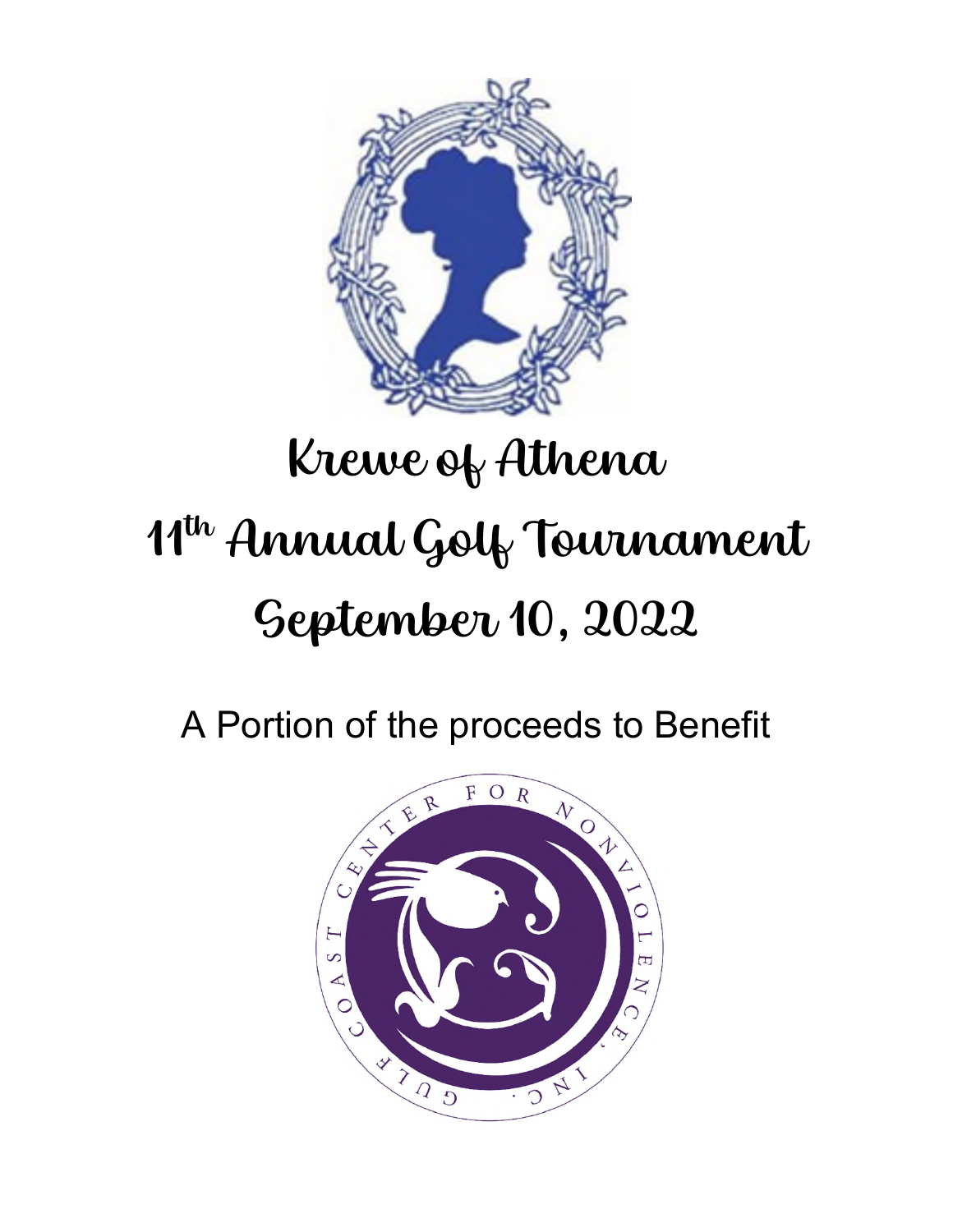



The Krewe of Athena will host its 11th annual Golf Tournament on Saturday, September 10, 2021, at Sunkist Country Club in Biloxi, Mississippi.

The Krewe of Athena is a local carnival organization that has been in existence since 1977. It consists of 150 outstanding women from all over the Mississippi Gulf Coast.

Each year, we host this golf tournament as a way to help raise funds for our organization while giving back to our community. It is important to our organization that the funds stay local and benefit an organization dear to the heart of the women in our Krewe. Last year's Golf Tournament was a tremendous success allowing us to donate a total of \$6,000 to The Ansley Foundation. This year, for the 11th Annual Golf Tournament, we will be donating a portion of the proceeds to the Gulf Coast Center for Nonviolence.

The mission of the Gulf Coast Center for Nonviolence is to support and serve victims of domestic violence, sexual assault, and survivors of homicide victims, educate the community, and act to reduce incidents of violence. The Center opened as a safe house in 1977, providing help to victims of domestic violence and sexual assault. Since then, the Center has grown to be the largest, most comprehensive program in the State of Mississippi. More than 20,500 women, children, and men have received services through shelter and non-residential programs since it opened. Approximately 12,000 children, adolescents, and adults attend violence prevention sessions annually. The 24-hour crisis line receives over 15,000 calls per year requesting assistance and information. The Gulf Coast Center for Nonviolence serves the six southernmost counties of Mississippi: Jackson, Harrison, Hancock, Pearl River, George, and Stone Counties. All services for victims are free of charge and completely confidential.

By supporting the golf tournament, you and/or your company will have a great opportunity to receive exposure and help to support a worthy cause. Enclosed you will find details of the sponsorship and participation opportunities. Should you wish to become a sponsor or provide a like-kind donation, your generous contribution is tax deductible to the extent allowed by law. Please use The Gulf Coast Center for Nonviolence 501(c)3 ID 64-0634613 for tax purposes.

If you have any questions, please feel free to contact our Captain, Saybhr Caillavet, at  $(228)$  669-4320(text only) or call our 1<sup>st</sup> Vice President, Tiffany Guttierrez at  $(228)$  365-7195 or email your questions to [KOAGulfCoast@gmail.com.](mailto:KOAGulfCoast@gmail.com)

Thank you for your consideration and support. We look forward to hearing from you soon!

# The Ladies of the Krewe of Athena SPONSORSHIP OPPORTUNITIES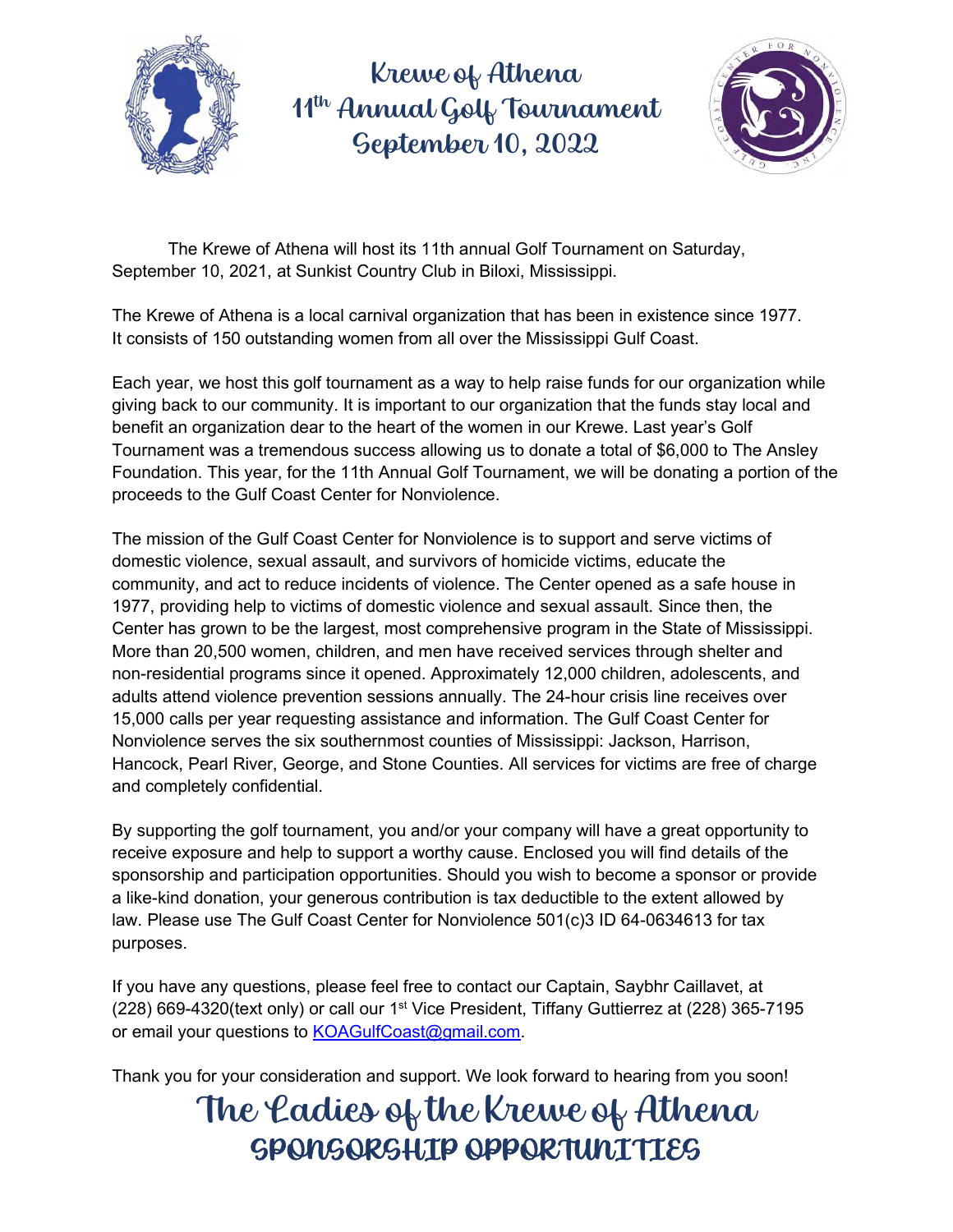



In order to guarantee proper recognition, sponsorships must be received no later than **August 12, 2022**. Logo should be emailed to [KOAGulfCoast@gmail.com](mailto:KOAGulfCoast@gmail.com).

#### Presenting Sponsor - \$2,500

- Entries for 2 Teams of 4 (8 Golfers)
- Prominent sponsor recognition with logo\* on all promotional materials, media coverage,
- t-shirt, and event including registration, meals, golf carts & signage throughout course
- Opportunity to have a representative in the clubhouse for networking opportunities
	- Recognition of Appreciation at the Awards Ceremony
- Opportunity to assist in Presentation of Check to Gulf Coast Center for Nonviolence & Player Awards

## Ace Sponsor - \$500

• Sponsorship recognition with logo\* on promotional materials, media coverage, t-shirt, event signage, and golf carts

- May have representative at assigned location for networking opportunities
	- Recognition of Appreciation at the Awards Ceremony

#### Tee Sponsor - \$100

- Sponsor name & logo signage at assigned tee box
- May have representative at assigned tee box for networking opportunities

#### Pro Sponsor - \$1,000

• Entries for 1 Team of 4 (4 Golfers)

• Sponsor recognition with logo on promotional materials, media coverage, t-shirt, player goodie bag item, golf carts and event signage throughout course

- Opportunity to have a representative in the clubhouse for networking opportunities
	- Recognition of Appreciation at the Awards Ceremony

## Golf Cart Sponsor - \$250

- Sponsorship recognition with logo\* on golf carts
	- Sponsor name on tournament t-shirt
- Recognition of Appreciation at the Awards Ceremony

#### In-Kind Donor

*Donations of in-kind goods or services or cash donations*. Sponsorship recognition aligned with value of donated item(s)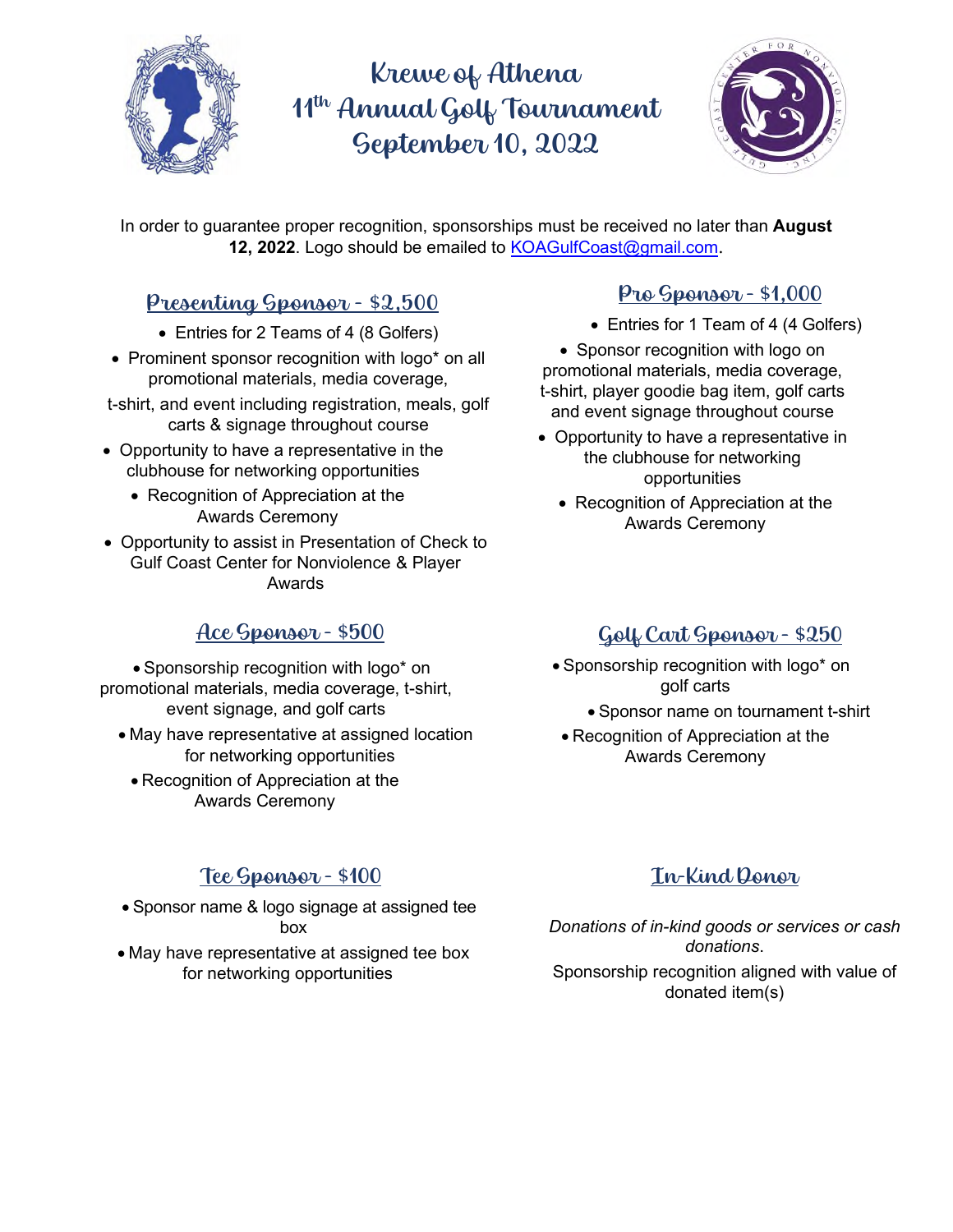



## SPONSORSHIP FORM

|                                                                        | KOAGulfCoast@gmail.com                              | * Please note that in order to guarantee proper recognition in promotional material, media releases, event<br>signage, & t-shirts sponsorships must be received no later than August 12, 2022. Please email logo to |  |
|------------------------------------------------------------------------|-----------------------------------------------------|---------------------------------------------------------------------------------------------------------------------------------------------------------------------------------------------------------------------|--|
|                                                                        |                                                     |                                                                                                                                                                                                                     |  |
|                                                                        |                                                     |                                                                                                                                                                                                                     |  |
|                                                                        |                                                     |                                                                                                                                                                                                                     |  |
|                                                                        |                                                     | City: ________________  State: ___________________________________Zip code: __________                                                                                                                              |  |
|                                                                        |                                                     |                                                                                                                                                                                                                     |  |
| May we use your Name/Logo in promotional materials? ___ YES __ NO      |                                                     |                                                                                                                                                                                                                     |  |
|                                                                        | <b>SPONSORSHIP TYPE</b><br><i>*Please check one</i> |                                                                                                                                                                                                                     |  |
| ___ Presenting - \$2,500                                               | $Pro - $1,000$                                      | $\frac{1}{2}$ Ace - \$500                                                                                                                                                                                           |  |
| <b>Colf Cart - \$250</b>                                               | Tee - \$100                                         | $\underline{\hspace{1cm}}$ Other - \$                                                                                                                                                                               |  |
|                                                                        | IN-KIND Donation                                    |                                                                                                                                                                                                                     |  |
| Value: $\frac{1}{2}$                                                   |                                                     |                                                                                                                                                                                                                     |  |
|                                                                        |                                                     |                                                                                                                                                                                                                     |  |
| Krewe of Athena Member(s) assisting you. ____                          |                                                     |                                                                                                                                                                                                                     |  |
| Please make checks payable to:<br><b>Krewe of Athena</b>               |                                                     | <b>IMPORTANT INFO</b><br>· Registration: 7 a.m. and 12 p.m.<br>• Tee Times: 8 a.m. and 1:30 p.m.                                                                                                                    |  |
| Please return completed form and payment to:<br><b>Krewe of Athena</b> |                                                     | • Breakfast Served at 7 a.m.<br>• Lunch Served at 11:30 a.m.                                                                                                                                                        |  |
| <b>Attn: Golf Tournament</b><br>P.O. Box 6861 D'Iberville, MS 39540    |                                                     | • Dinner Served at 6 p.m.<br>• Awards for 1st, 2nd, & 3rd Place Teams; Closest to the Pin;                                                                                                                          |  |
| For more information, please contact                                   |                                                     | and Longest Drive will be announced at the 19th Hole party                                                                                                                                                          |  |
| koagulfcoast@gmail.com                                                 |                                                     | immediately following the tournament at the Clubhouse.                                                                                                                                                              |  |